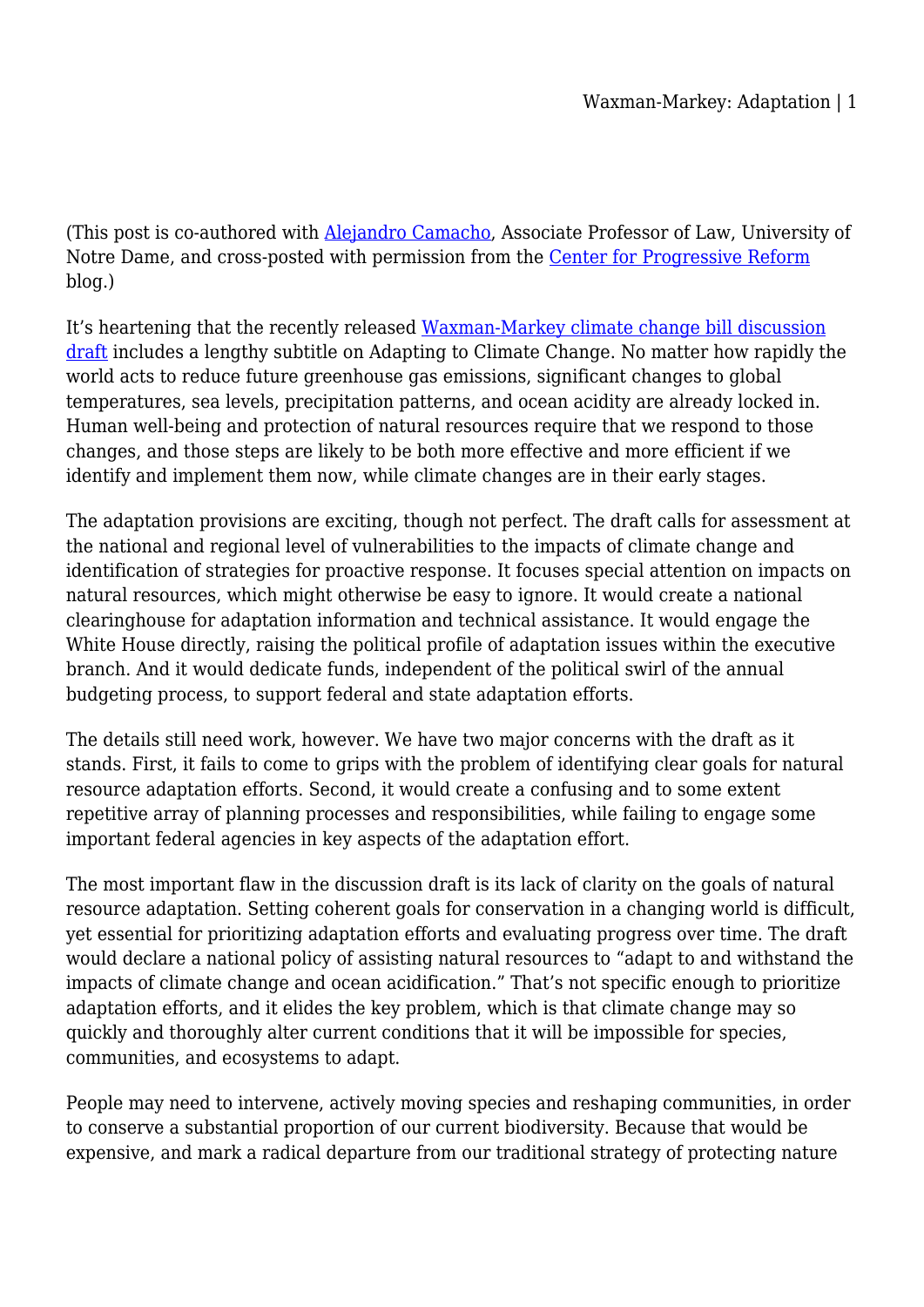by leaving it alone, conservation agencies are unlikely to do it on their own without additional guidance.

The draft would establish an independent Science Advisory Board to help guide natural resource adaptation efforts. That group should be charged with recommending specific goals and priorities for adaptation, using the best available scientific information about the extent and pace of likely changes to climate and habitat conditions. The lead federal agency for adaptation should review and adopt or modify those recommendations. Once adopted, the goals should be used to guide funding decisions, replacing the detailed but essentially arbitrary formula in the draft bill for dividing funds among agencies. A more specific and detailed set of goals should also provide the basis for regular evaluation of the pace of progress and periodic adjustment of adaptation strategies.

Another shortcoming of the discussion draft is the confusing and needlessly complex structure it prescribes for adaptation planning. Planning should not be a goal unto itself, but a means to the end of effective and cost-effective adaptation actions. The draft calls for an array of new councils, panels, and agencies. New entities should be created only if existing institutions cannot or will not perform the new functions. Planning and study efforts also should not be carelessly multiplied; the planning mandated by this new bill should not duplicate efforts already under way or mandated by earlier legislation, and the natural resource adaptation planning it calls for should be integrated into the larger national vulnerability and adaptation assessment.

At the individual federal agency level, there are two problems with the draft's planning requirements. First, the draft seems to mandate a separate new natural resource adaptation planning program for resource management agencies. Planning is more likely to be put into action if it is integrated into existing planning and implementation structures. Integration makes perfect sense for climate change adaptation, which will pervasively affect natural resource management. The federal land management agencies (the Forest Service, Bureau of Land Management, Fish and Wildlife Service, and National Park Service) already have mandates for planning for the lands they manage, and mandates to ensure that management is consistent with those plans. A requirement that those agencies update their plans to take climate change and the need for adaptation into account (with appropriate deadlines) would be more useful than a completely new planning requirement, disconnected from the agency's existing management structure.

Second, the draft's mandate for natural resource adaptation planning applies only to the handful of agencies whose primary missions currently include natural resource management. That's a start, but plenty of other federal agencies routinely take actions that